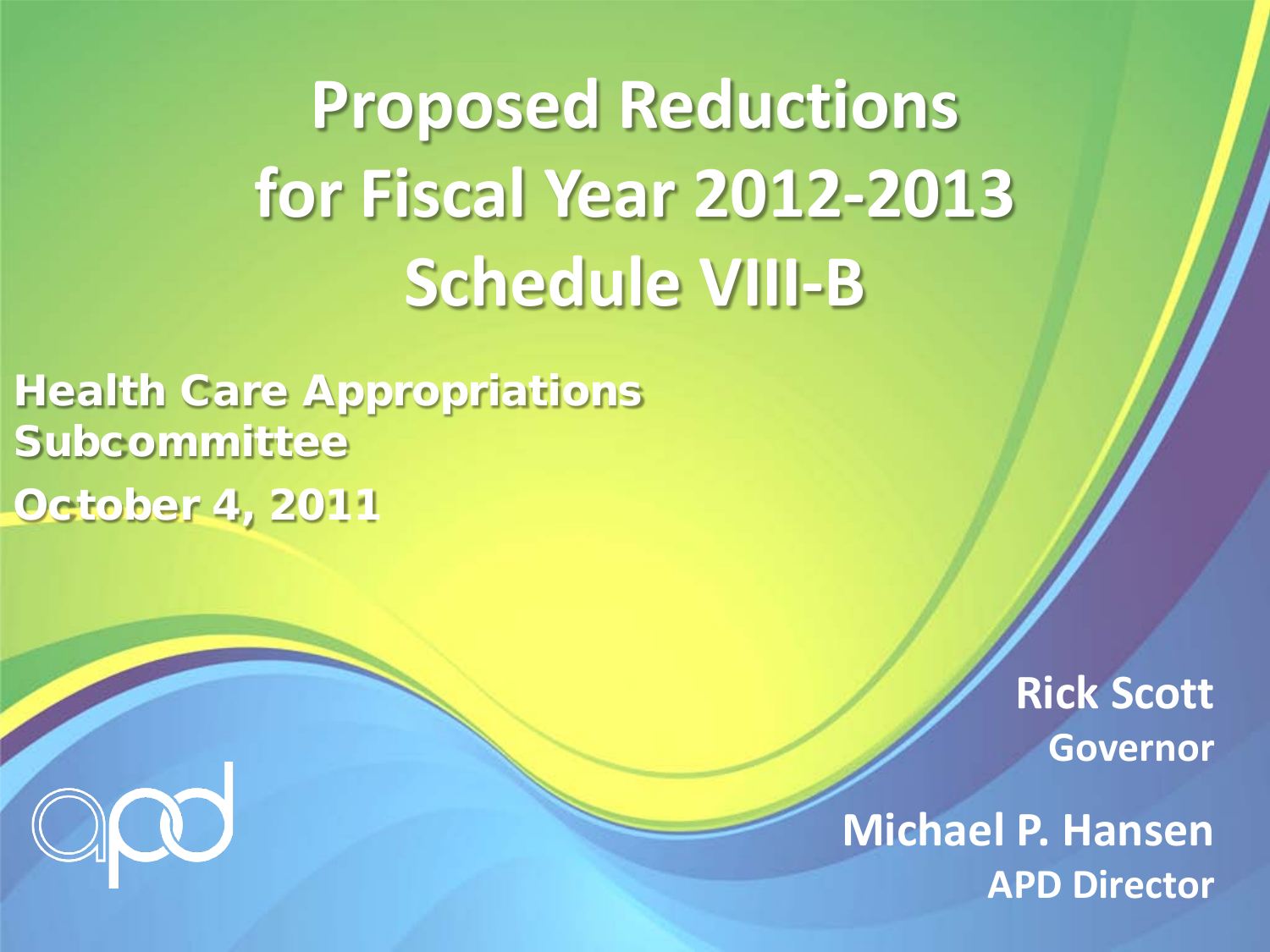# **General Appropriations Act FY 2011-2012**

| <b>Budget Entity</b>                     | <b>FTEs</b>            |                          | <b>Appropriations</b> |                      |                       |                                    |
|------------------------------------------|------------------------|--------------------------|-----------------------|----------------------|-----------------------|------------------------------------|
|                                          | Area<br><b>Offices</b> | Central<br><b>Office</b> | <b>DDCs</b>           | General<br>Revenue   | Trust<br><b>Funds</b> | <b>Total</b>                       |
| Home and<br>Community<br><b>Services</b> | 308.50                 | 5.00                     |                       |                      | \$377.75 M \$477.08 M | \$854.83 M                         |
| Program Mgmt<br>and<br>Compliance        | 176.00                 | 140.00                   |                       | \$17.96 <sub>M</sub> | \$16.99 M             | \$34.95 M                          |
| Dev Disability<br><b>Public Facility</b> | 2.00                   | 38.00                    | 2,305.50              | \$68.38 M            | \$55.80 M             | \$124.18 M                         |
| Total                                    | 486.50                 | 183.00                   | 2,305.50              |                      |                       | \$464.10 M \$549.87 M \$1,013.96 M |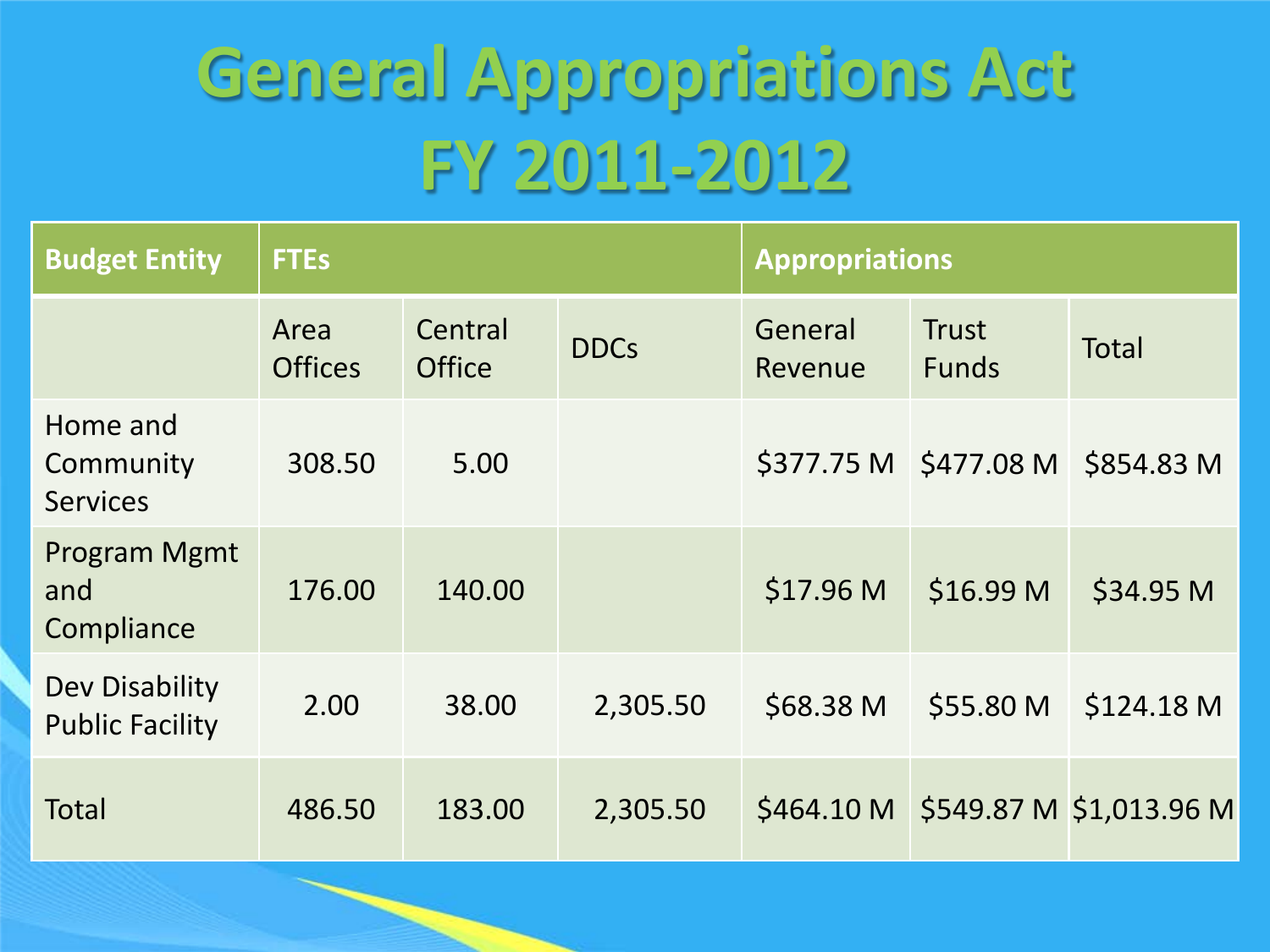#### **Reduction Targets**

General Revenue Fund = **(\$45,529,004)**

Social Services Block Grant Trust Fund = **(\$1,473,967)**

Operations and Maintenance Trust Fund = **(\$265,840)**

#### **TOTAL REDUCTION TARGETS = (\$47,268,811)**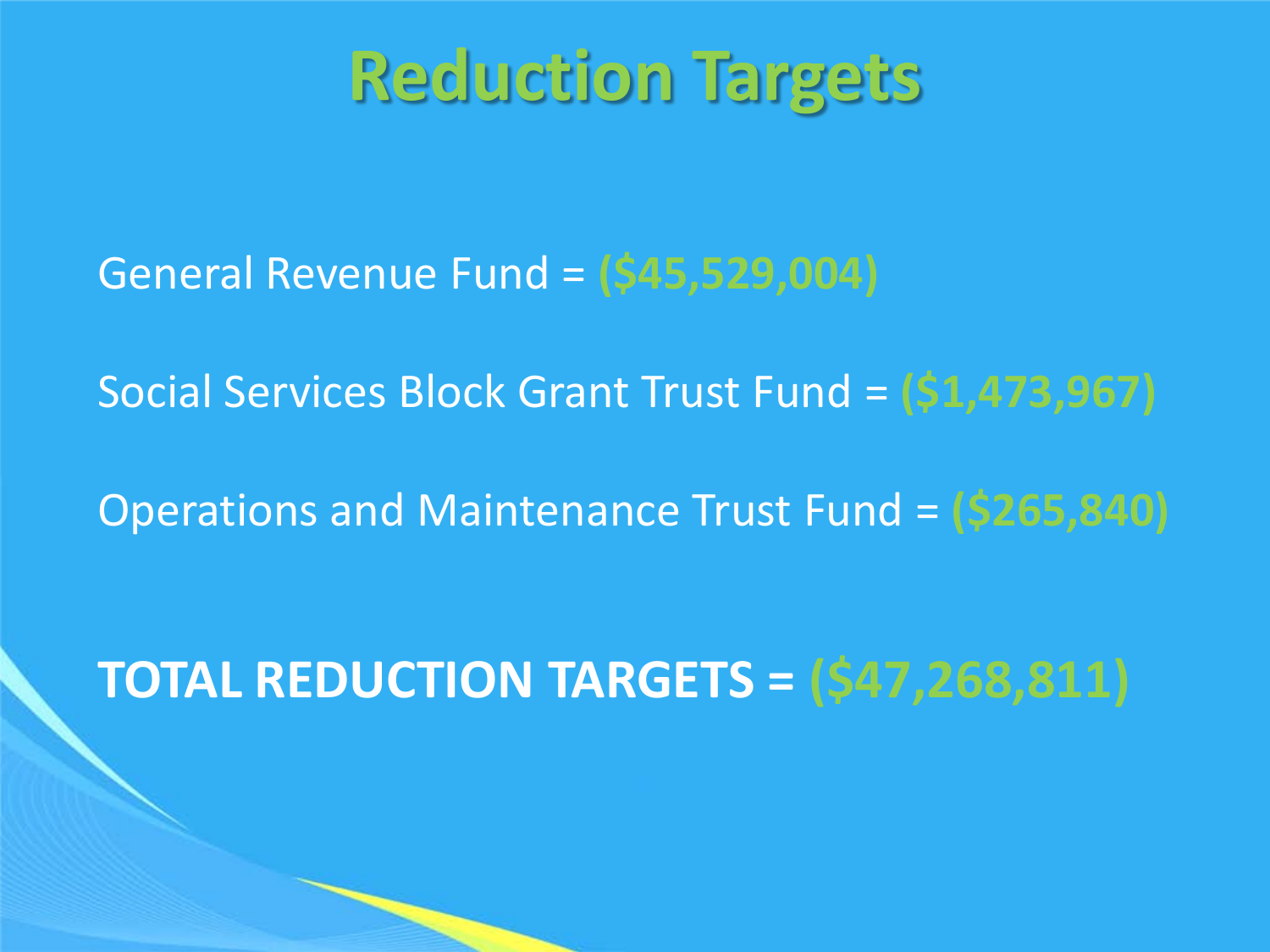## **Reduction In Administration**

| . FTE | General<br>  Revenue | <b>Trust Funds</b> | <b>Total</b> |
|-------|----------------------|--------------------|--------------|
| (67)  | (52,823,395)         | (52, 383, 305)     | (2,907,985)  |

- Represents 10% of Salaries and Benefits, Other Personal Services, Contracted Services, Grants and Aids - Contracted Professional Services, and Home and Community Services Administration
- Staff Functions Adversely Affected:
	- Support coordination, case management, referral, and outreach services to consumers;
	- Program planning, facility licensure, placement coordination, program development and monitoring, budget management, training and interagency coordination; and
	- Medicaid waiver program administration, including consumer enrollment, provider enrollment, cost plan reviews, and monitoring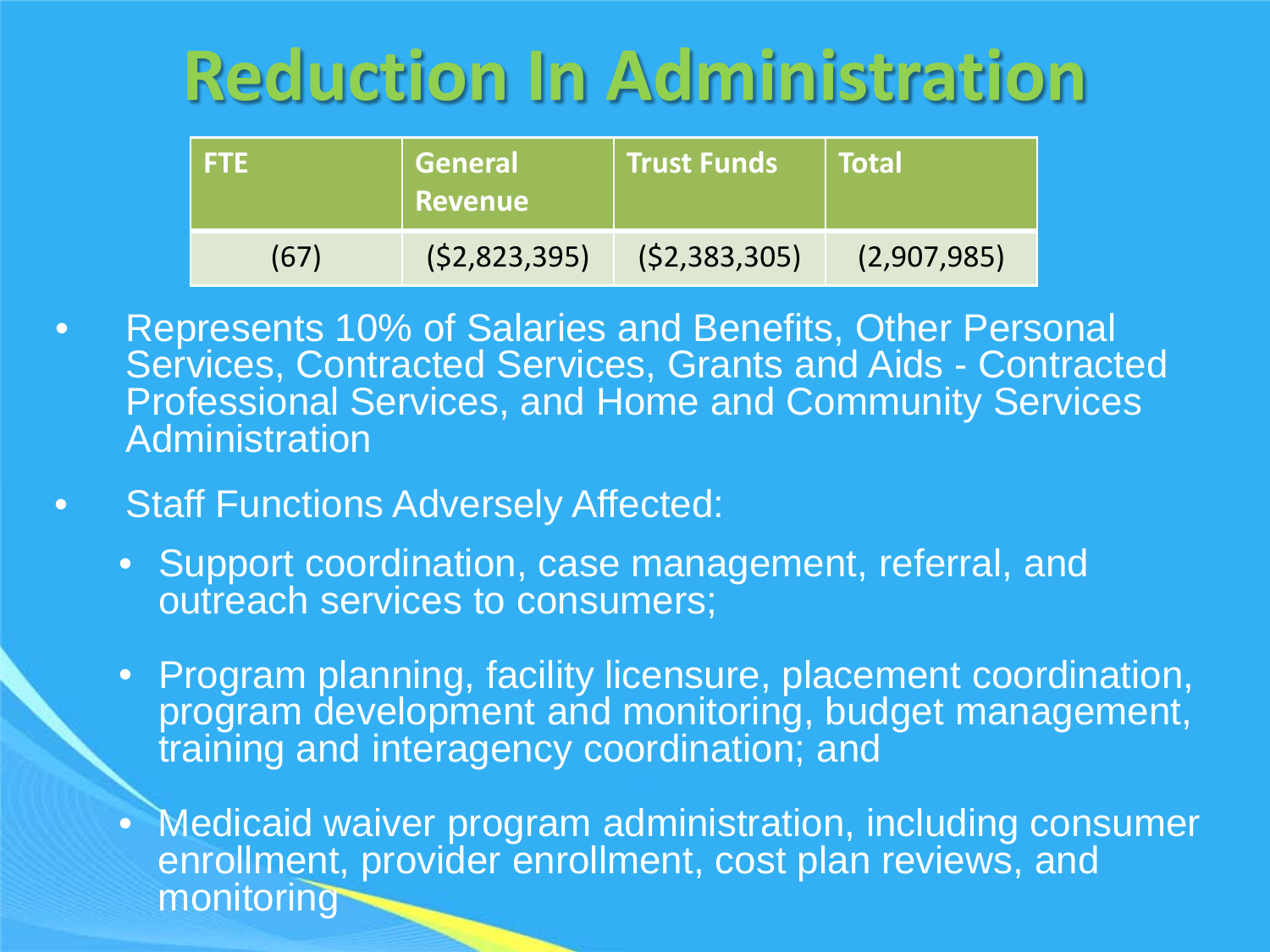# **Reductions In Developmental Disabilities Public Facilities**

| I FTE | ∣ General <sup>∣</sup><br>Revenue | <b>Trust Funds</b> | <b>Total</b>    |
|-------|-----------------------------------|--------------------|-----------------|
| (260) | (55,997,737)                      | (55, 323, 002)     | (S11, 320, 739) |

- Represents 10% of Salaries and Benefits, Other Personal Services, Expenses, Food Products, Contracted Services, and Grants and Aids - Contracted Professional Services
- Will adversely impact client-to-staff ratios in long-term and forensic facilities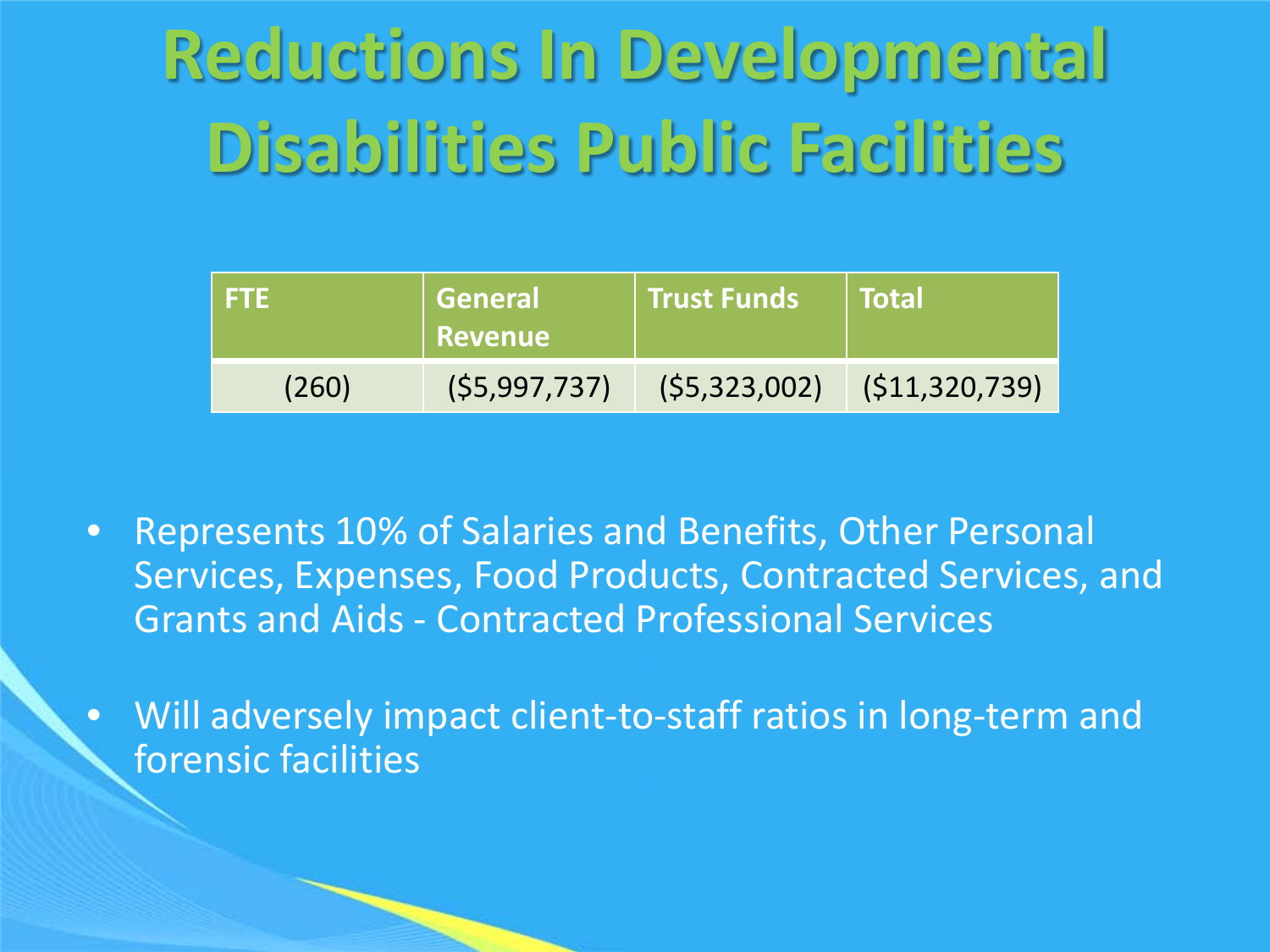# **Individual and Family Supports Reductions**

| I FTE | General<br>∣ Revenue l |                | <b>Total</b> |
|-------|------------------------|----------------|--------------|
|       | (5 298,000)            | (51, 389, 377) | (51,687,377) |

Will reduce services to the 20,000 individuals on the Medicaid waiver waiting list

Services impacted by this reduction include:

• Supported living coaching, day training, therapy, supported employment, community inclusion, residential habilitation, transportation, respite care, behavior analysis services, parent education and training, evaluations, diagnostic testing, adaptive equipment, environmental modifications to residences, and temporary employment services;

• Services provided to individuals enrolled in the Medicaid Waiver program to avoid crisis situations; and

• Ongoing support services not allowed by the Medicaid Waiver in independent living settings.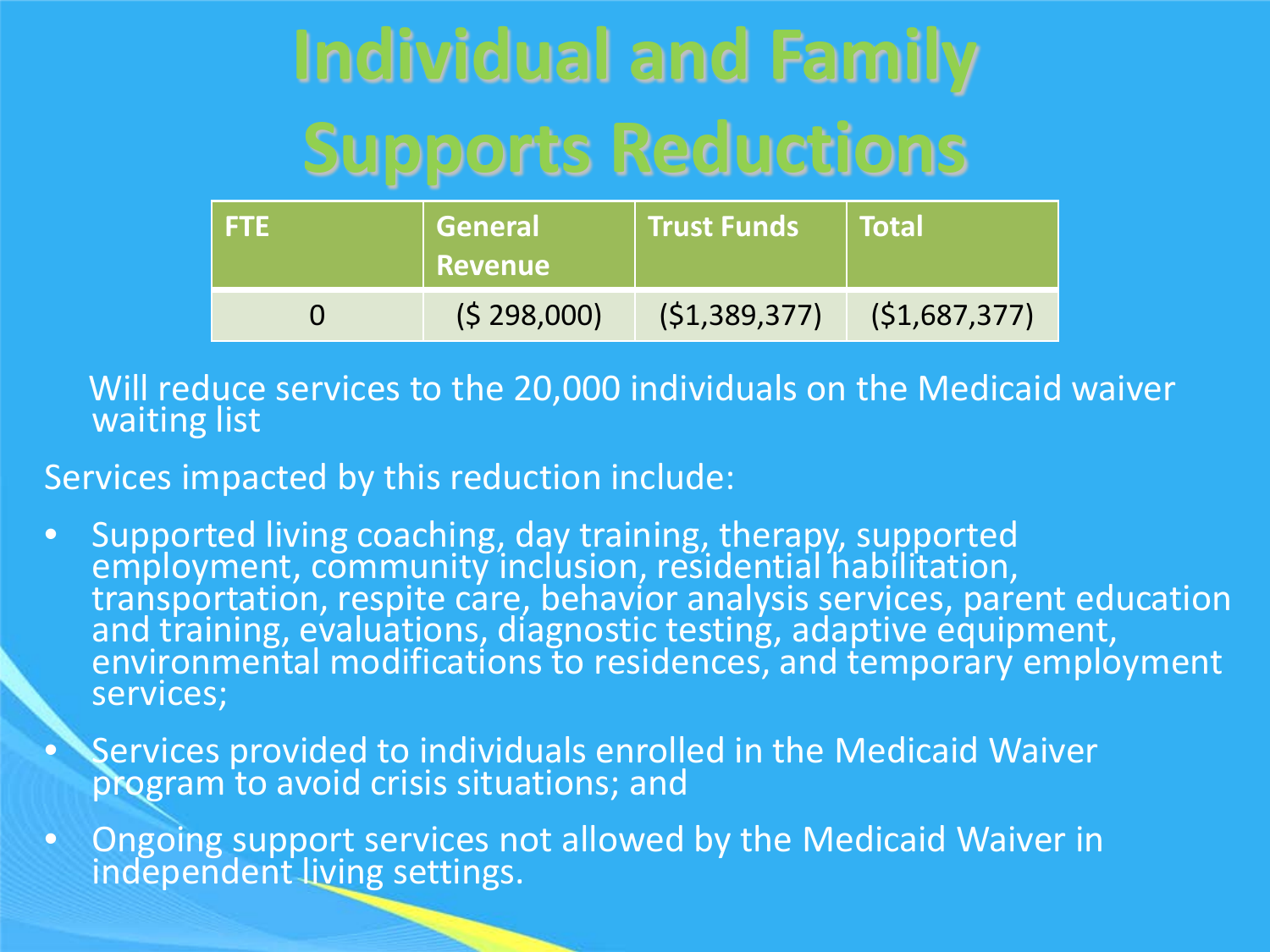### **Room and Board Reductions**

| ETE | General<br><b>Revenue</b> | <b>Trust Funds</b> | <b>Total</b> |
|-----|---------------------------|--------------------|--------------|
|     | ( \$380,000]              |                    | ( \$380,000) |

- Reduces funds available for room and board for individuals served in licensed facilities by 10%
- Approximately 8,000 individuals in licensed settings would be impacted by this reduction.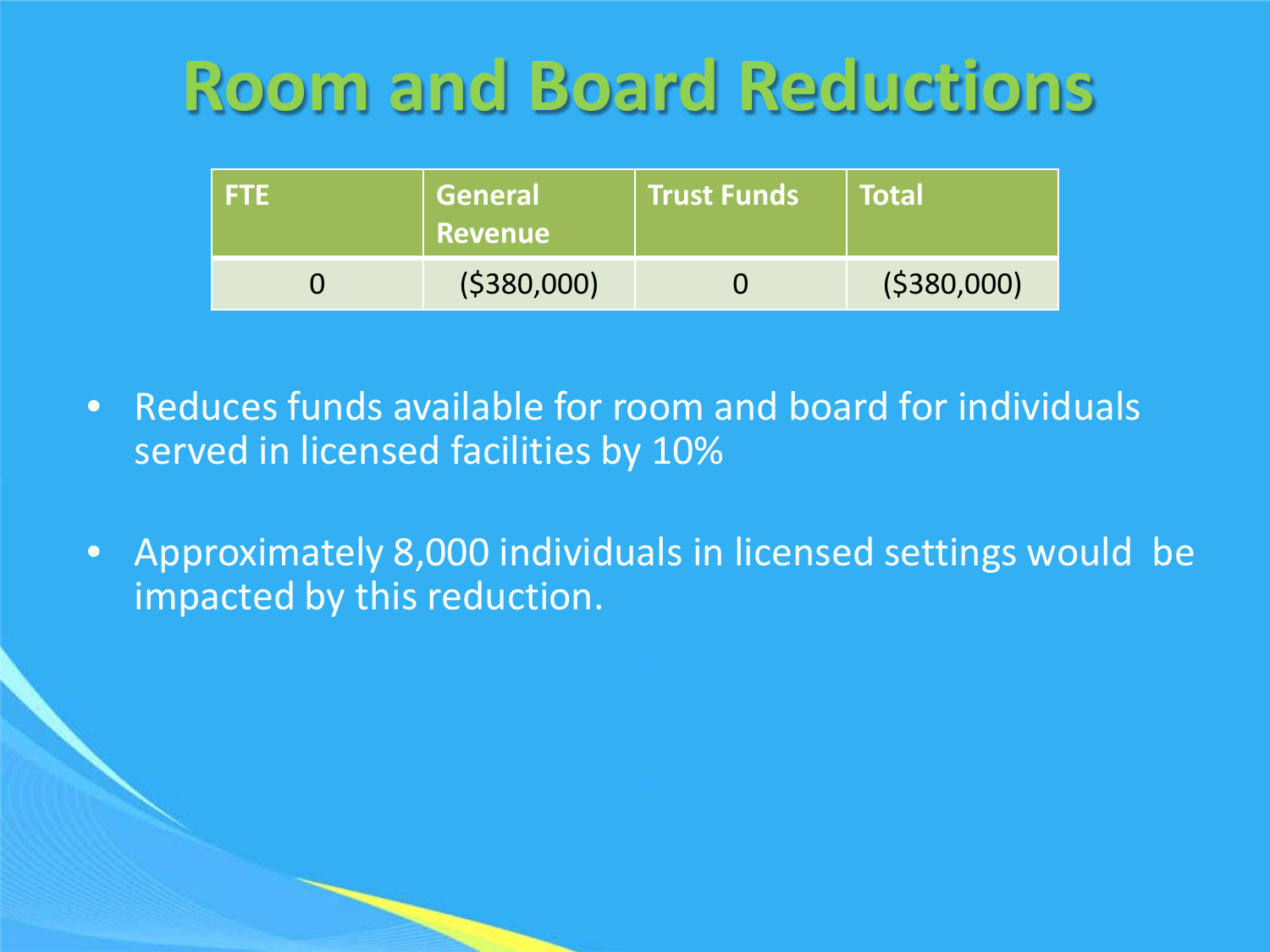**Home and Community-Based Services Waiver Reductions** 

| -FTE | General<br>Revenue | Trust Funds                                     | l Total |
|------|--------------------|-------------------------------------------------|---------|
|      |                    | $(536,029,872)$ $(547,045,692)$ $(583,075,564)$ |         |

- Reduces waiver services, including employment and training, residential supports, support coordination, therapies, respite, companion, in-home supports, supported living, behavioral supports, and waiver-funded medical services
- The 29,641 individuals currently receiving waiver services would be impacted.